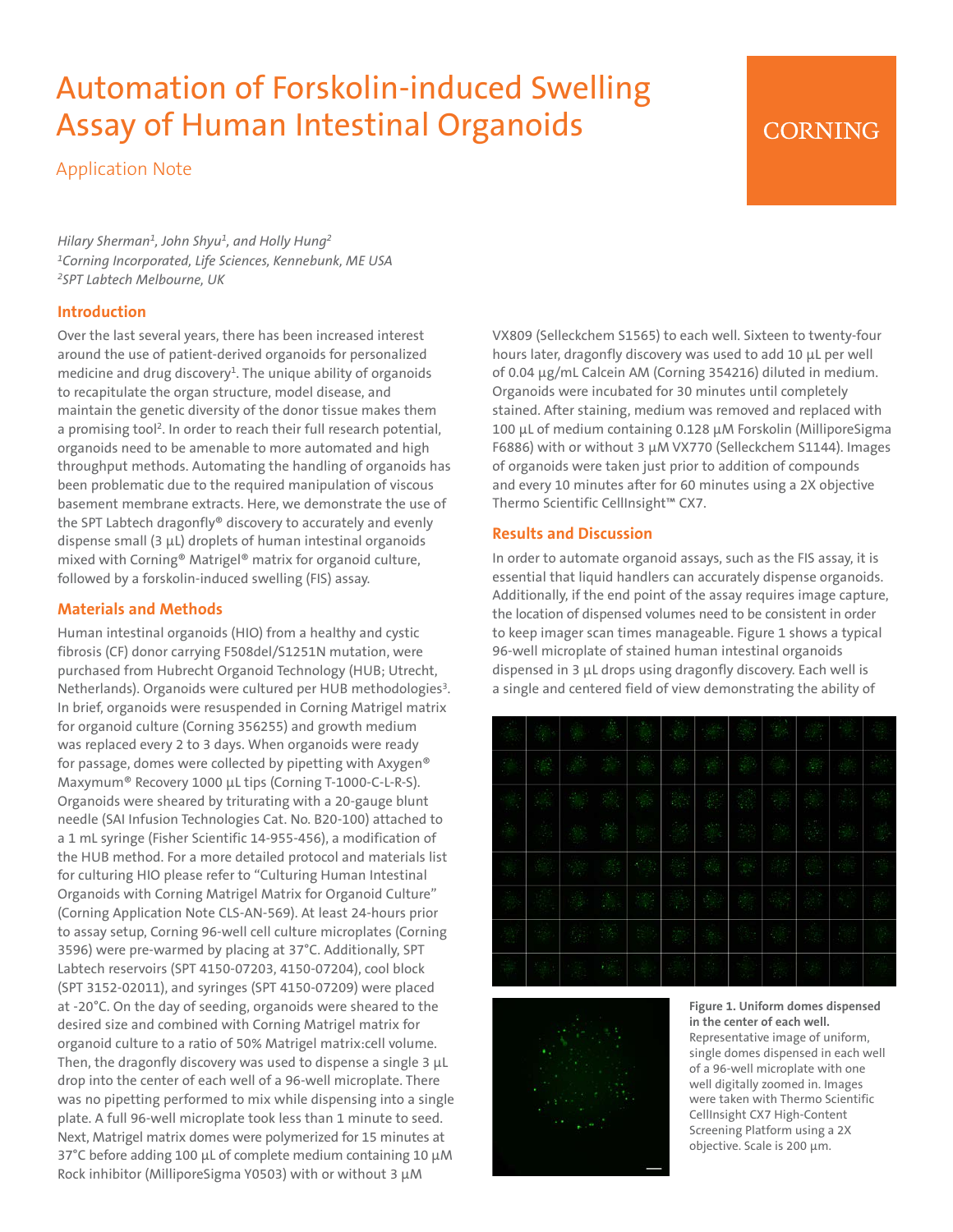

**Figure 2. Consistency of dispense within a plate.** The number of organoids dispensed in each dome from three 96-well microplates was enumerated in order to calculate consistency across each plate. Each plate resulted in a CV of less than 18%.

the instrument to precisely dispense drops of the same size in a consistent location. Further, the instrument dispenses a consistent number of organoids in each drop as shown by coefficients of variation (CV) (in Figure 2). The FIS assay was chosen as proof of the capability to automate a functional organoid assay. The FIS assay is used to detect the presence of mutations in the encoding cystic fibrosis transmembrane conductance regulator (CFTR) and potential therapies to correct the disfunction. The premise is that mutations in CFTR cause improper regulation of fluid and electrolytes in epithelial cells of organs, such as the intestine and the lung<sup>4</sup>. Healthy HIO swell in size when stimulated with forskolin due to an increase of fluid secretion in the lumen of the organoid. CF organoids, depending on the extent of the mutation, demonstrate more limited or no swelling when stimulated with forskolin. Part of the challenge with finding treatments for CF is that there are many different CFTR mutations and the mutation will dictate the best drug combination for each patient<sup>3</sup>.

Figure 3 shows representative images of organoids prior to stimulation and 60 minutes after with or without the addition of treatment(s). The images show the difference in response of healthy organoids compared to CF organoids with DMSO and no additional drugs. The healthy organoids increase in size with a noticeably larger lumen in many of the organoids after 60 minutes. There seems to be little to no noticeable change in CF organoid size when DMSO or VX809 (a CFTR corrector that partially restores CFTR function with some CFTR mutations) is added<sup>5</sup>. VX770 (a CFTR potentiator that has been shown to increase the activity CFTR proteins) appears to have a positive impact on CF organoid swelling. Figure 4 is the average measured change in organoid size from 2 independent studies. The data shows that the combination of VX770 and VX809 is a potential treatment for this patient's specific CFTR mutation. Additionally, the data is consistent with what has been previously reported for CF lines with a F508del/S1251N mutation.



**Figure 3. Representative images before and after forskolin addition.** Representative photomicrographs demonstrating healthy and CF organoid swelling response under different conditions. Images were taken with Thermo Scientific CellInsight CX7 High-Content Screening Platform using a 2X objective.